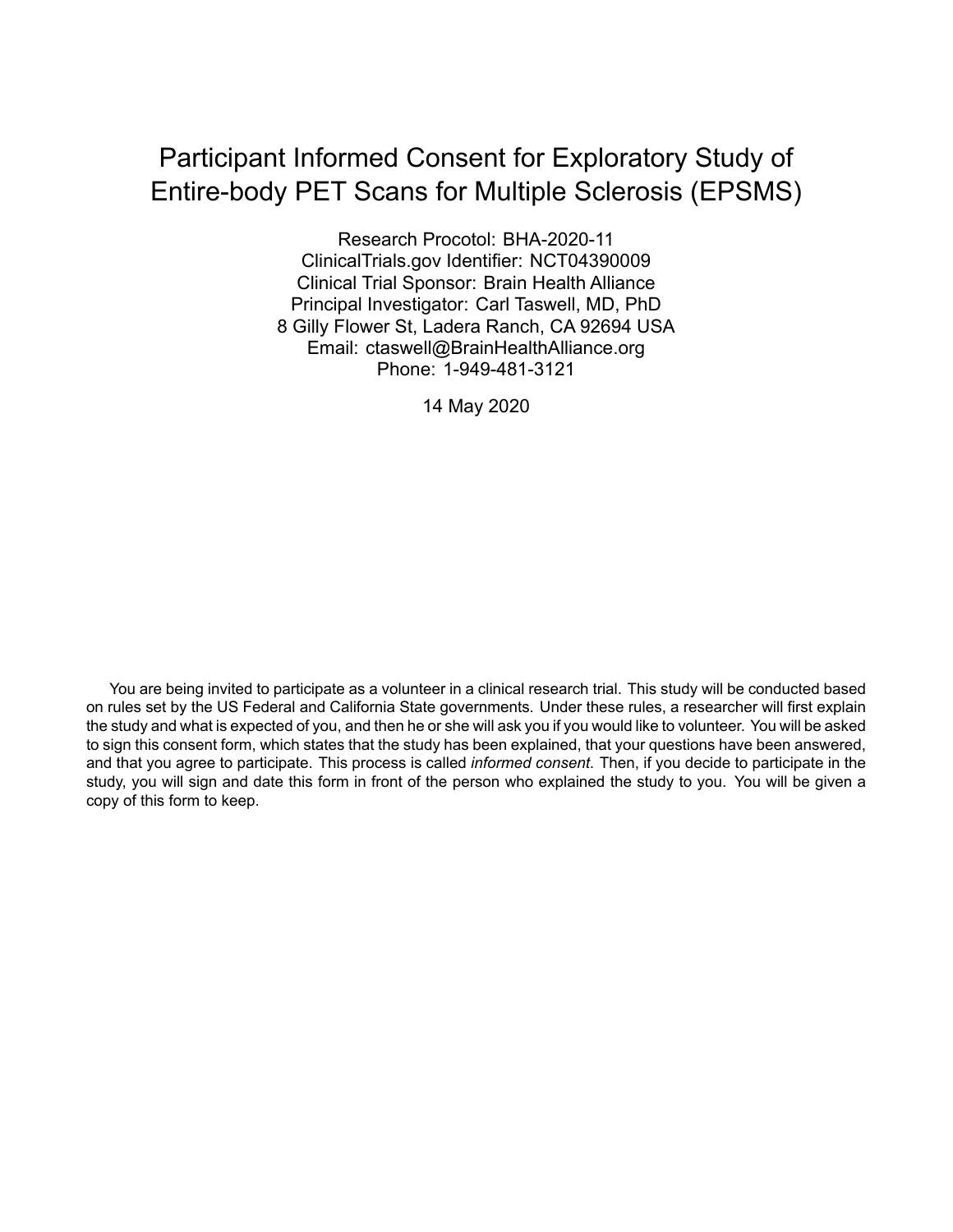#### **California Experimental Subjects Bill of Rights**

- Someone will explain this research study to you, including: a) the nature and purpose of the research study, b) the procedures to be followed, and c) any drug or device to be used.
- Any common or important discomforts and risks.
- Any benefits you might expect.
- Whether or not you take part is up to you.
- You can choose without force, fraud, deceit, duress, coercion, or undue influence.
- You can choose not to take part.
- You can agree to take part now and later change your mind.
- Whatever you decide it will not be held against you.
- You can ask all the questions you want before you decide.
- If you agree to take part, you will be given a signed and dated copy of this document.
- If you agree to take part, you will be given a copy of this document.

#### **What is the purpose of this study?**

The purpose of this clinical research trial, called the Entire-body PET Scans for Multiple Sclerosis (EPSMS) Exploratory Study, will be to examine whether recent state-of-the-art PET-CT scanners, such as the United Imaging uEXPLORER and the Siemens Biograph Vision, with their much greater sensitivity and resolution, can serve as improved imaging devices to monitor better the demyelination and remyelination that may occur in the white matter of the nervous system of persons with multiple sclerosis when compared to normal healthy subjects. This demyelination and remyelination may correlate with the relapses and remissions of multiple sclerosis.

These new PET-CT scanners are now able to scan most if not all of the human body at the same time. They are also much more efficient than previous PET-CT scanners and have the potential to make a big impact in clinical care and medical research. All participants in the EPSMS pilot study will receive the same kind of PET-CT scan with the same imaging dye, an FDA-approved radiopharmaceutical called Amyvid. This single scan will be performed at one of possibly several collaborating medical imaging centers and may take several hours of your time. All participants may accept or decline to be informed of the results from this PET-CT scan. If you do wish to be informed of the scan results, then you must also agree to participate in educational counseling sessions with questionnaires (ie, psychological screening tests), before and after the PET scan. Each of these sessions may also take several hours of your time. If you do not wish to be informed of the PET scan results, then you will not be required to attend the educational counseling sessions with the questionnaires before and after the PET scan.

The study will be managed by experienced researchers at Brain Health Alliance (BHA), and the PET scans will be performed by experienced physicians and technologists at collaborating medical centers. The questions addressed in the study will ask whether PET imaging with an entire-body PET scanner and the Amyvid imaging dye to monitor demyelination and remyelination in multiple sclerosis will ultimately help your doctor to treat you, manage your illness, and benefit your health. However, the PET scanner only takes a picture and provides information. It does not constitute a treatment by itself. And the Amyvid imaging dye is neither known nor presumed to be a treatment of any kind.

PET scans with the radiopharmaceutical Amyvid for detecting amyloid in the grey matter of the brain were approved by the FDA in 2012 for "adult patients with cognitive impairment who are being evaluated for Alzheimer's Disease (AD) and other causes of cognitive decline" (Amyvid Prescribing Information, 2012, Eli Lilly and Company). PET scans with the radiopharmaceutical Amyvid for monitoring myelin in the white matter of the nervous system have *not* yet been approved by the FDA, and are *not* yet considered a standard procedure as part of the routine clinical care of multiple sclerosis. Thus, at present, the PET imaging with the radiopharmaceutical Amyvid and entire-body PET scanners will be used for research purposes only in the EPSMS clinical trial.

#### **Why am I being asked to join this study?**

You are being asked to join this study because you are between the ages 25 and 55 inclusive, have been diagnosed with multiple sclerosis and have been told by your neurologist that you have a severe disability score ( $> 5.5$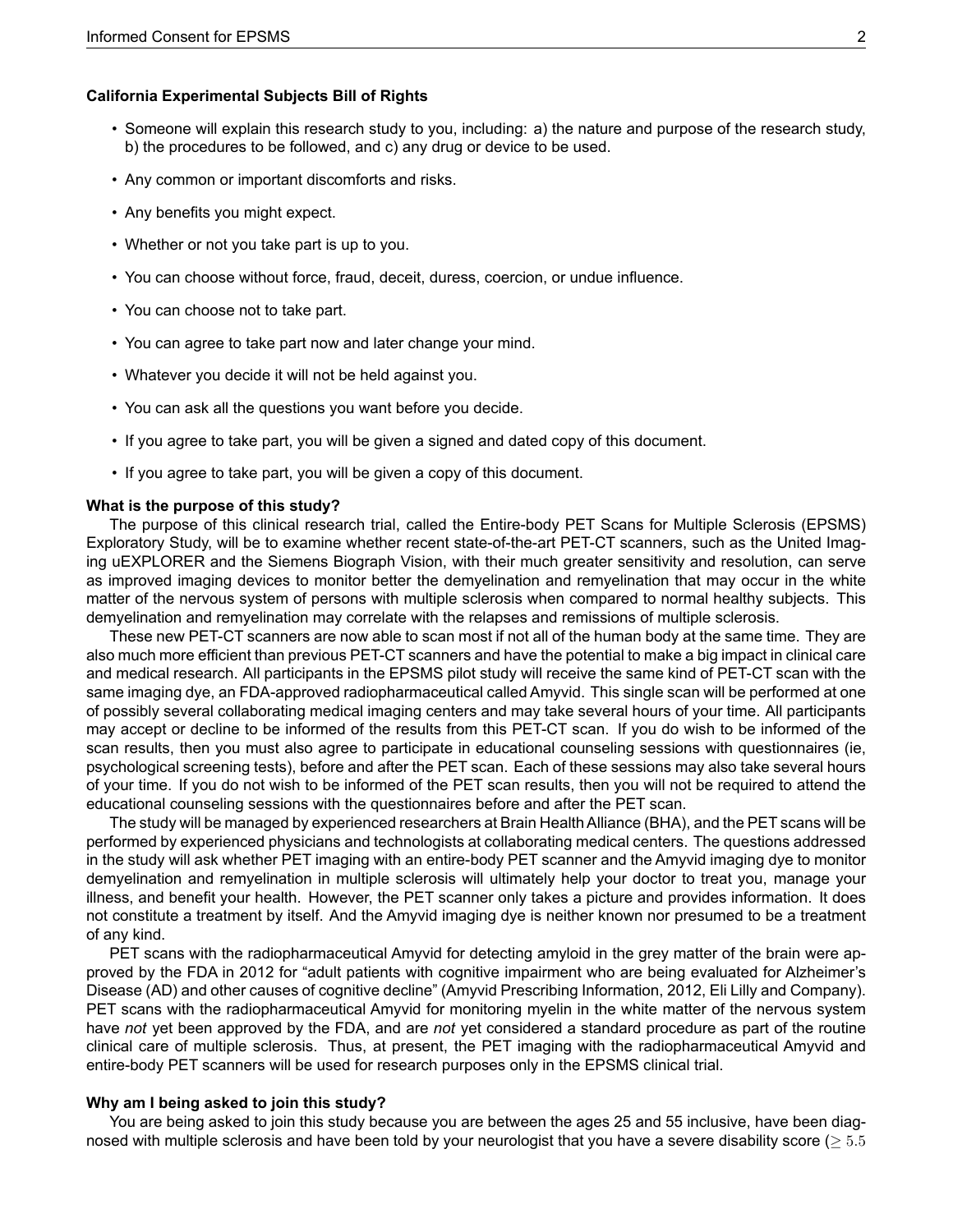on the Kurtzke scale). Alternatively, you are between the ages 25 and 55 inclusive, and have volunteered to participate as a normal healthy research subject. In either case, you must be able to provide a recent medical report from your neurologist if you are a multiple sclerosis patient, or from your internist or family physician if you are a normal healthy subject, documenting your current medical condition with a current lab report of blood tests. If your blood tests indicate that your kidneys are not healthy and not working well, then you will be excluded from the study. If you are a woman of child-bearing age, you must also be willing to take a pregnancy test at the time of the PET-CT scan, and you will be excluded from the study if you are pregnant. In addition, you must be able to lie on your back in a long PET-CT scanner for the duration of the scan, which will be approximately 10 to 20 minutes. Finally, you have advised us that a friend, relative or family member has agreed to assist and accompany you throughout the study, especially to the imaging center on the day of the PET scan. If you do agree to participate, you may discontinue participation at any time. If you withdraw from the study, no new data will be collected from you for research purposes. If you agree to participate, researchers will use the information about you and your health care that you provide to BHA for research purposes only with the EPSMS clinical trial.

### **What am I being asked to do for the project?**

For this study, you are being asked to consent to the following: a) Allow information about you, your health, and your PET scan imaging to be collected for up to one year. b) Give BHA researchers your name, phone number, street address, social security number, and date of birth so the researchers can request information from your health care providers about your medical care before and after the PET scan. Sign the release of information requests to your health care providers so that your medical records can be transmitted to the BHA researchers. Only trained research staff at BHA and the collaborating medical imaging center that performs your PET scan will have access to your personal information. c) Participate in a single scan with an entire-body PET-CT scanner and Amyvid radiopharmaceutical. d) If you wish to be informed of the PET scan imaging results, then you must also participate in the educational counseling sessions with questionnaires before and after the PET scan. e) Allow your PET scan and any other data collected from the questionnaires, which will be stripped of all personal identifying information, to be analyzed for the current EPSMS research and also archived at BHA for future research.

## **How long will I be in the study? What will happen during the study?**

An anticipated 20 participants will join the study over approximately one year in this initial pilot phase of the EPSMS clinical trial. During this time, you will have a single PET scan with an entire-body PET scanner at a collaborating medical imaging center. You will also speak with a doctor at BHA and complete some questionnaires both before and after the PET scan. If the exploratory study is extended to a multi-year clinical trial and enlarged to a much greater number of participants, and if you are already participating in the pilot phase of the research as a multiple sclerosis patient, then you may choose to continue your participation in the EPSMS clinical trial with serial PET scans over the future years of the trial, which may help monitor and measure the relapses and remissions of your illness.

# **What are the risks?**

The PET imaging test performed with the radiopharmaceutical Amyvid (F18-florbetapir) as described in this consent form is *not* experimental and has been safely used in clinical practice since the imaging agent was first approved by the FDA in 2012. However, there are risks associated with this imaging test that will be discussed with you and also addressed again in a separate consent form at the collaborating medical center where the imaging test will be performed with the entire-body PET scanner. These risks include exposure to very low doses of radiation, which is much lower than the amount for a regular diagnostic CT scan. During the scan, you will be in an enclosed space and this may cause some people to experience discomfort or claustrophobia (fear or anxiety when in a small confined space). The injection of the radiotracer may cause pain at the injection site, and rarely, may cause an allergic reaction. The most common adverse side effect has been headache affecting less than 2% of persons who are injected with Amyvid and imaged with a PET scanner. You will be carefully monitored to minimize these effects in the event that you experience any of them.

Also, the PET scan may reveal incidental findings and/or suspicious findings of unclear cause which may need further follow-up procedures. Medical follow-up may include doctor's visits, more scans or surgery and may expose you to additional risks from the follow-up procedures. Your participation in this study is voluntary. You do not have to participate in this study if you do not wish to do so. There may be other choices available to you. You will not lose any services, benefits, or rights you would normally have if you choose not to participate in this pilot study.

Another known risk of participating in this type of research study is the possibility of unintentional release of your personal health information. The research team takes extra precautions to lessen and minimize this risk. For the research study database, you will be identified only by a unique number. Your name and other identifying personal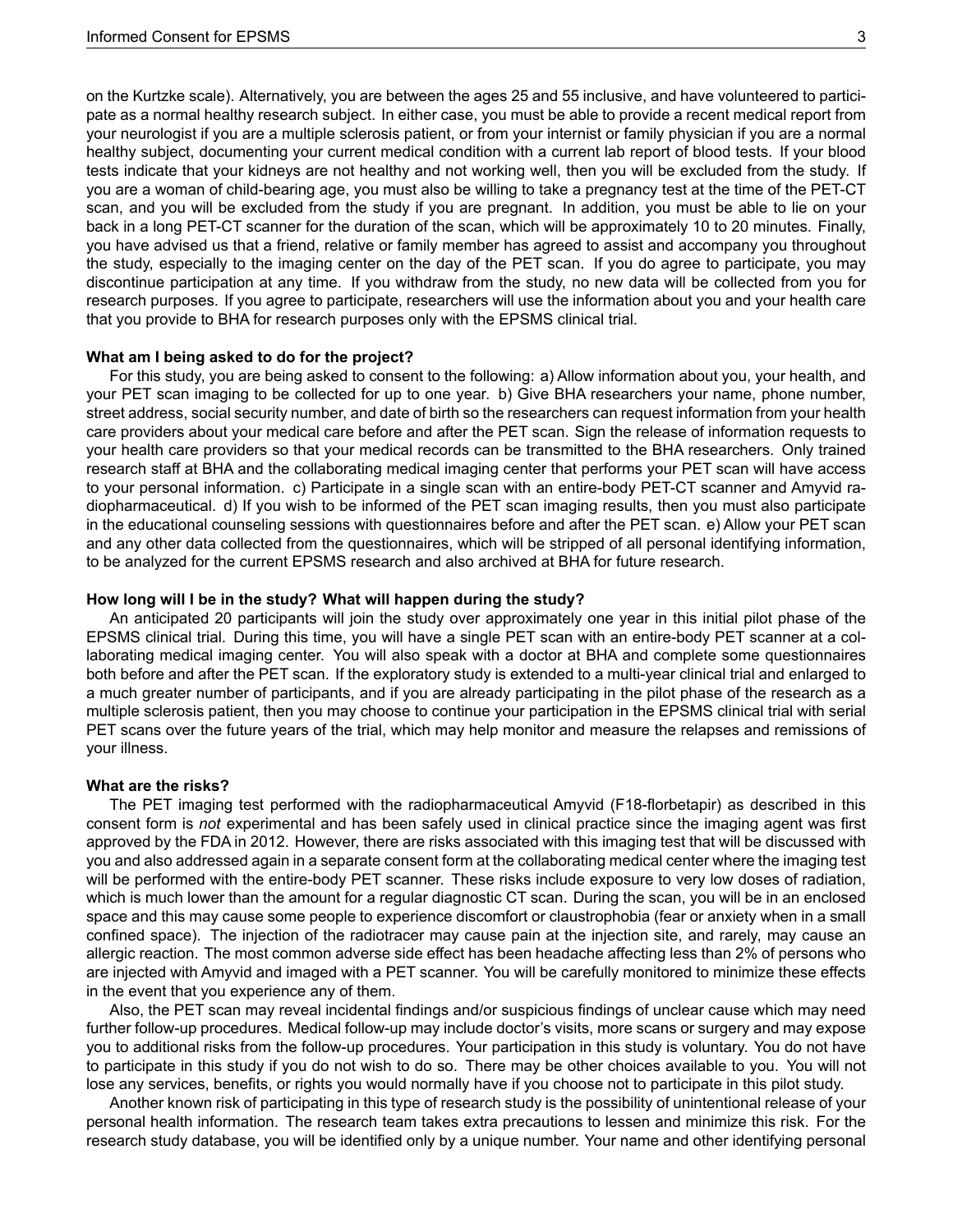information will not be included in the research study database. Any identifying personal information will be accessed only by trained research staff personnel who need it to make requests for health care information obtained from your health care providers for which you must sign permission for them to release any records to the research study. An example of such information would be your multiple sclerosis disability scores and clinic notes from your neurologist who is caring for your illness. This information will be recorded in the research study database with only your unique code number, and will have your name and identifying information removed from the information prior to entry in the research database. Any new important information that is discovered during the research study and which may influence your willingness to continue participation in the study will be made available to you.

# **What if I am hurt or injured in the study?**

It is important that you promptly tell the person in charge of the research if you believe that you have been injured because of taking part in this study. If you are injured as a result of being in this study, the medical imaging center where your PET-CT scan is performed will provide the necessary medical treatment. Depending on the circumstances, the costs of the treatment may be covered by the medical imaging center or may be billed to your insurance company just like other medical costs. Collaborating medical centers and the study sponsor do not normally provide any other form of compensation for injury.

#### **How will I benefit from the study?**

The benefit to you from joining the research study is that, subject to your agreement to participate in the disclosure of imaging results to you and your treating physician, your direct care provider may receive the results of your PET scan and may use that information in supporting your future care. Additionally, you may benefit from increased knowledge about the PET scan's influence on clinical decision making and medical outcomes when the study results become available. In the future, the knowledge learned during this study could help guide the appropriate use of PET scan imaging in patients whose conditions are difficult to diagnose and monitor.

# **Will it cost me anything to participate?**

Your research PET scan and interactions with research staff conducting the pilot study will be paid for by BHA. You will not be asked to pay for any other expenses related to the costs of the PET scan such as the Amyvid imaging agent which will be provided by Avid Radiopharmaceuticals. However, if you do not reside near the medical imaging center that has agreed to perform your PET-CT scan, and nevertheless, you still wish to participate in the EPSMS clinical trial, then you should expect to pay for your own travel expenses to and from the medical imaging center including any lodging before and after the day of your PET scan.

#### **Who is funding the study?**

Brain Health Alliance sponsors and manages the EPSMS clinical trial. Avid Radiopharmaceuticals has agreed to fund the first 20 doses of Amyvid for the pilot phase of the clinical trial. Research study doctors and staff do not receive any direct income from the study sponsor or supporters. The sponsor and supporters of the study may be changed or additional sponsors and supporters may be added, especially if the initial pilot study is extended to a multi-year clinical trial with a much greater number of study participants.

#### **What happens if I decide to volunteer for the amyloid PET-CT scan?**

There is no special preparation required for an amyloid PET-CT scan. On the day of your scan, you will go to the medical imaging center assigned to you for your entire-body PET-CT scan. A technologist will ask you some questions and/or may give you some tests to make sure everything is OK for the PET scan. If you are a woman of child-bearing potential, a urine pregnancy test will be performed. Your height and weight will be measured. You will be asked to remove your clothing and wear a hospital gown that will provided for you. You will have an intravenous (IV) line with a short catheter placed in a vein for an injection of 8-12 mCi of Avid Radiopharmaceuticals Amyvid ([18F]-florbetapir), a radioactive imaging dye for amyloid in the tissues of your body. You will then receive a PET scan on the entire-body scanner which will last from 10 to 20 minutes and will begin 50 minutes after you receive the injection. This 10-20 minute PET scan will be followed by a CT scan, which will take less than 1 minute on the same scanner. After completion of the entire-body PET-CT scan, the IV line will be removed, and you can get up and off the scanner bed. The total amount of time for this visit to the medical imaging center for the Amyvid PET scan with CT may be approximately a half day.

#### **What happens if I decide to withdraw from the study?**

The decision to participate is voluntary. You can choose not to participate or you may decide to volunteer now and then later withdraw from the study for any reason at any time. You can inform the study team at BHA in writing at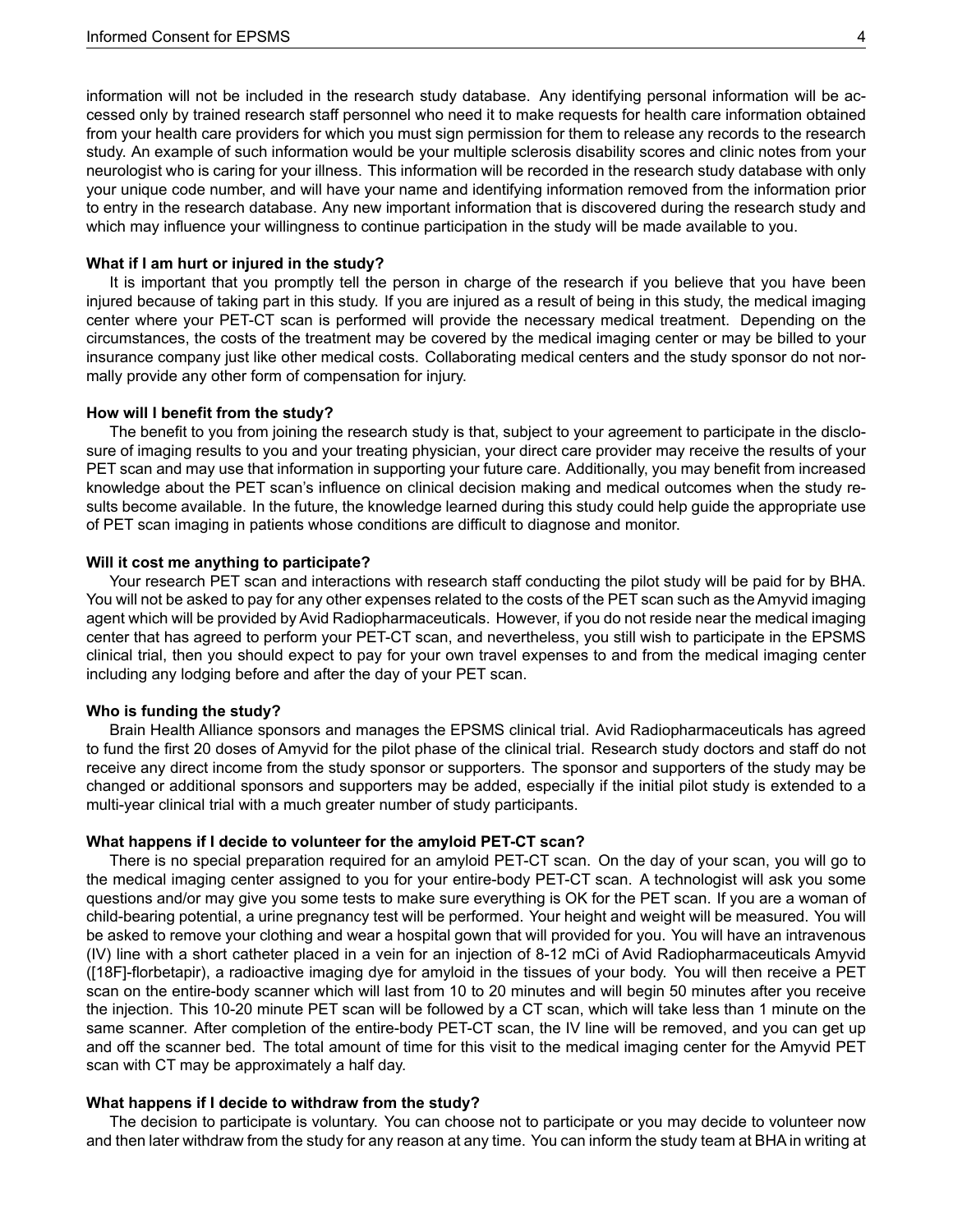the address listed on the first page of this form. Any data collected prior to your withdrawal from the study will belong to the clinical trial, and may be used for research by BHA. The study doctor or sponsor can stop your participation at any time without your consent for the following reasons: if it appears to be medically harmful to you, if you fail to follow directions for participating in the study, if it is discovered that you do not meet the study requirements, if the study is canceled, or for administrative reasons.

#### **What are my alternatives?**

The EPSMS clinical trial has been designed, managed, and will be conducted for research purposes only. Your only alternative is simply not to participate in this study. PET scans with Amyvid can be obtained outside the study, but it is not likely that it could be performed with an entire-body PET-CT scanner unless done as part of the study.

# **How will my privacy be protected?**

We will do our best to make sure that your health and management information collected during the course of this research study will be kept private. However, we cannot guarantee total privacy. Records of your participation on this study, your progress and data from the images submitted while you are on the study will be kept in a confidential form at the BHA office. All data sent to BHA over the internet will be coded so that other people cannot read it. Your personal information will be stored separately from the study data that will be analyzed. Study information may be given out if required by law. If information from this study is published or presented at medical scientific meetings, your name and other personal information will not be used.

### **Who will be allowed to see my medical information?**

Your privacy is very important to us and the researchers will make every effort to protect it. Your information may be given out if required by law. However, the researchers will do their best to make sure that any information that is released will not identify you. There are government regulatory organizations that may inspect your records. These organizations are required to make sure your information is kept private, unless required by law to provide information. Some of these organizations are: the Centers for Medicare & Medicaid Services (CMS), and the Institutional Review Board (IRB) for BHA, a group of people who review the research with the goal of protecting the participants who volunteer for the study. Specifically, the principal investigator, referring physicians, the statistical team coordinating collection and analysis of data, and members of the IRB will have access to the records. Deidentified information may be provided as required by law.

#### **How will confidentiality be maintained?**

Any paper records obtained, received and/or produced concerning your health care and personal health information will be stored in locked cabinets in locked rooms only accessible by the study coordinator and principal investigator. Your PET scan will be collected and archived at BHA, stripped of all identifying information, for use in future research in the EPSMS clinical trial, and will be accessible only to researchers on the study team analyzing the data. The analysis database and image archive for the EPSMS clinical trial will contain only unique identifiers (your own identification number that is not linked directly to your name or any other personal health information) for you in order to protect and conceal your identity. These electronic computerized records will be secured behind both hardware and software firewalls and multi-factor authentication and authorization systems (the equivalent of two or more means of identifying the individual who obtains access). This electronic database will be used to analyze the data, manage and conduct the research study, ie, answer the medical scientific questions posed by the investigators.

# **Whom can I call with questions, complaints, or if I'm concerned about my rights as a research subject?**

If you have questions, concerns, or complaints regarding your participation in this study, you should contact your treating or referring physician and also the principal investigator, Dr. Carl Taswell, identified on the first page of this consent form. If you have any questions about your rights as a clinical trial research subject, and/or concerns or complaints regarding this pilot study, you should write to Dr. Carl Taswell, Brain Health Alliance, 8 Gilly Flower St, Ladera Ranch, CA 92694. You may also email him at ctaswell@BrainHealthAlliance.org or call him at 1(949)481-3121. Additional information to help you understand clinical trial research can be found online at <https://clinicaltrials.gov/ct2/about-studies/learn>. A description of this clinical trial will be available on [ClinicalTrials.gov](https://clinicaltrials.gov/) as required by US Federal Law. The EPSMS clinical trial has been assigned the identifier NCT04390009 by ClinialTrials.gov. This website will not include any information that can identify you. At most, the website will include a summary of the results. You can search this website at any time.